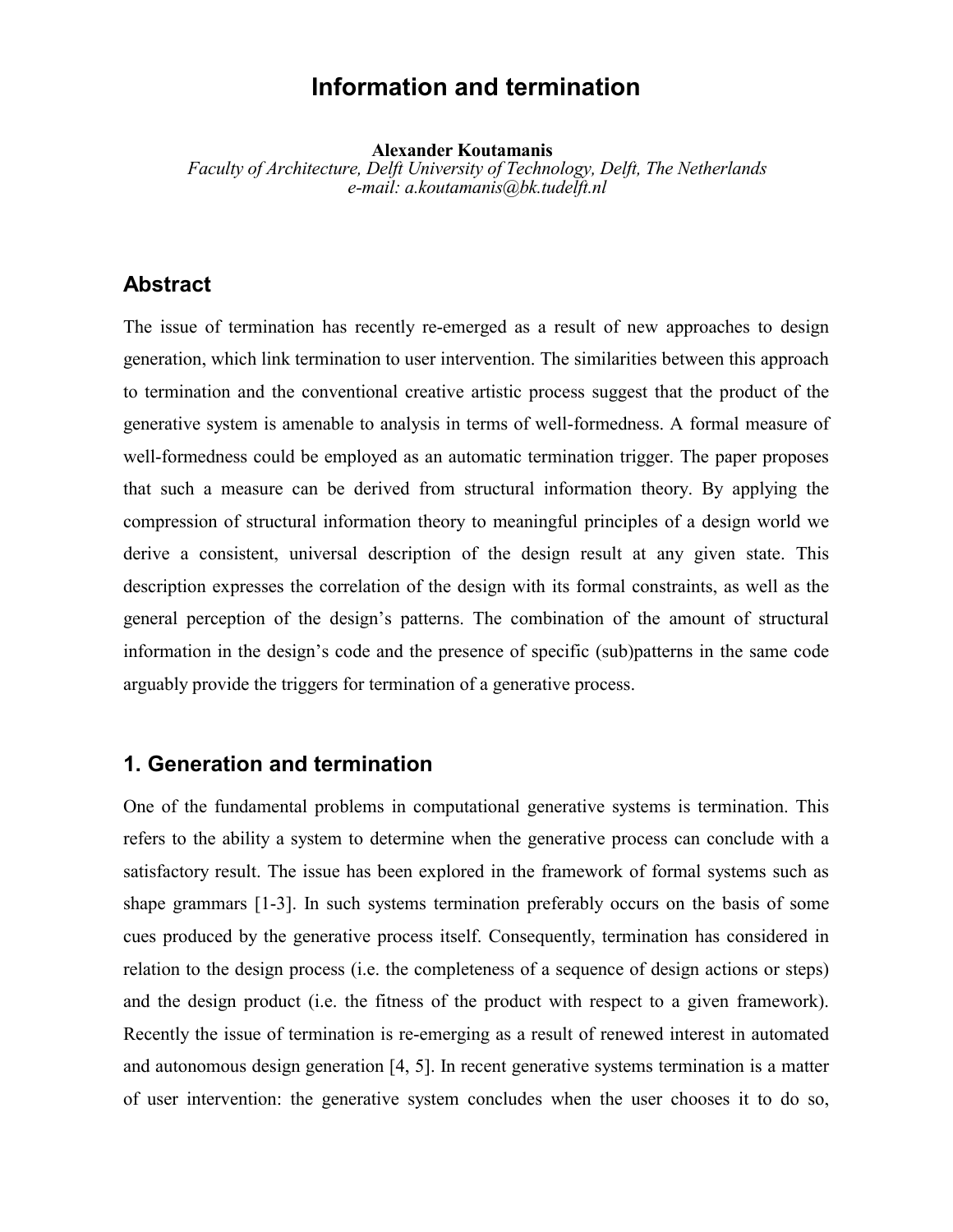normally of the basis of intuitive criteria relating to the state of the process (usually appreciation of the appearance or structure of the design product).

What makes interactive termination interesting is that it provides a context for the formalized heuristics that characterize earlier approaches. Rather than attempt to extract and formalize incomplete cues, improvised strategies and local conditions, interactive termination reestablishes the human designer as the measure of his products and as guide of his own processes. This is essentially similar to the conventional creative artistic process, where the artist's work may be subject to external pragmatic constraints such as medium, time or money but ultimately remains a matter of personal (aesthetic) appreciation. Acceptance of the working hypothesis that this appreciation is the cornerstone of termination means that the products of a generative system can be analysed and evaluated in terms of *well-formedness*. Well-formedness can be defined in terms of a number of components:

- 1. A formal representation for describing a class of entities
- 2. A given context that provides constraints for the entities and their description
- 3. A matching system for correlating descriptions of entities to a formal framework of constraints

Well-formedness is not merely the product of the matching system. The derivation of a description is subject to formal rules that provide direct measures of consistency and coherence. An entity that is poorly described is by definition undefined and hence vague in terms of appreciation. Contextual constraints are similarly considered in terms of homogeneity and completeness. In the intuitive processes relating to the evaluation of well-formedness such evaluations relate to understanding the context of an artifact and their interrelationships.

In the framework of the visual arts and design disciplines perception plays a central role in all components. Acceptance of perception as the basis of well-formedness and by extension aesthetic appreciation, we adopt an inter-subjective model of aesthetic appreciation which stresses the cognitive similarities that exist between different persons and cultures [6]. Intersubjectivity also allows us to correlate different aesthetic approaches. This is largely due to the reason for such cognitive similarities, the organization of perceptual information.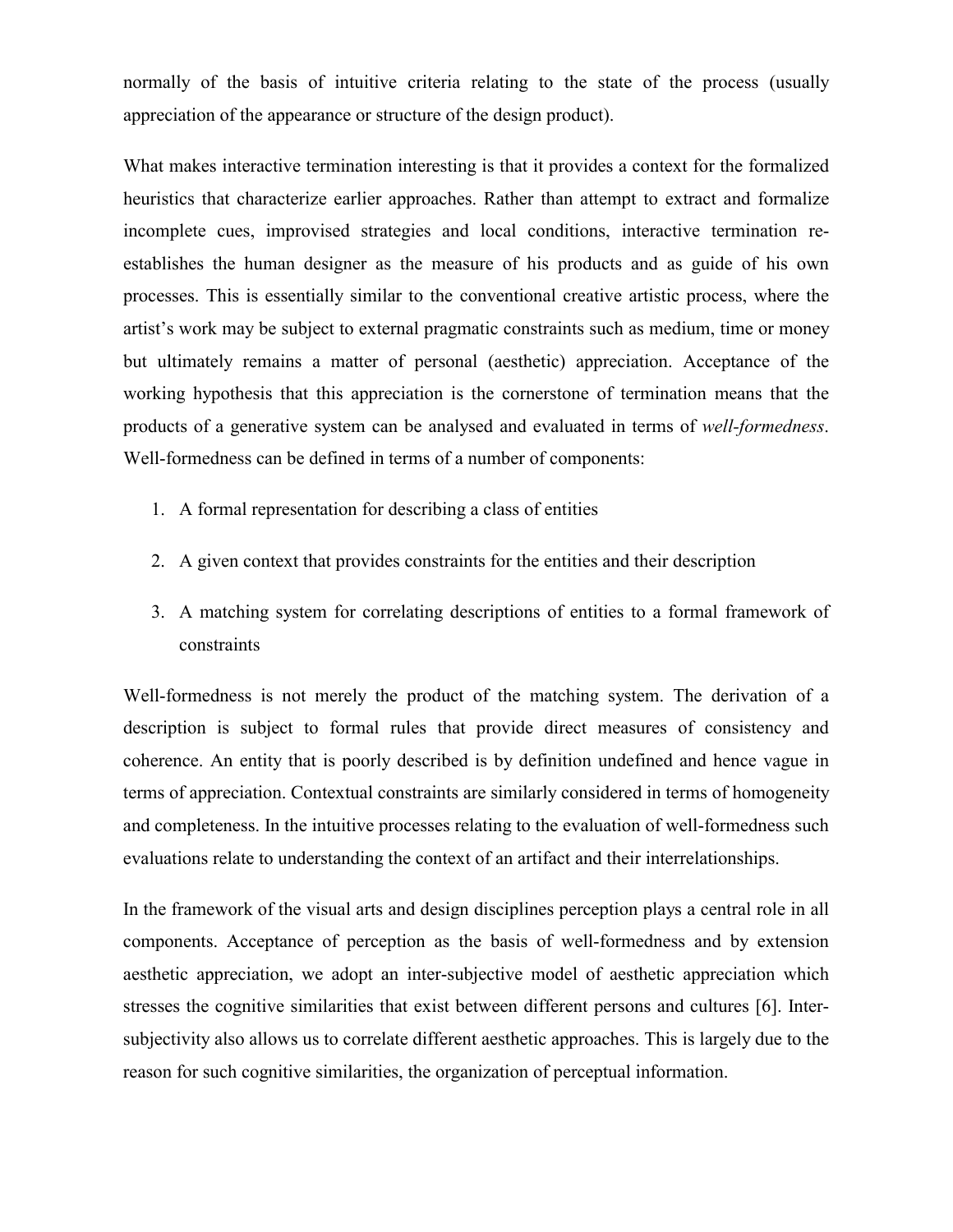Gestalt psychologists have formulated a number of principles (or 'laws'), such as proximity, equality, closure and continuation, which underlie the derivation of a description from a percept by determining the grouping of its parts [7-9]. Probably the most important and certainly the most mysterious of the Gestalt principles of perceptual organization is *Prägnanz* or *figural goodness* which refers to subjective feelings of simplicity, regularity, stability, balance, order, harmony and homogeneity that arise when a figure is perceived. Figural goodness ultimately determines the best possible organization of image parts under the prevailing conditions. As a result, it is normally equated to preference for the simplest structure. The principle is seen as the basis for preferring one out of several possible alternative descriptions of a percept.

The view of perception as information processing has led to attempts to formulate figural goodness more precisely. Given the capacity limitations of the perceptual system and the consequent necessity of minimization, it has been assumed that the less information a figure contains (i.e. the more redundant it is), the more efficiently it could be processed by the perceptual system and stored in memory [10, 11]. Palmer's model of invariance under transformation is similarly motivated [12].

With respect to our subject such attempts promise formal structures and measures for evaluating the well-formedness of a design product throughout the design process. Such measures describe the design product by itself, as well as in relation to its context, in a similar way that an artist appreciates his work by its own merits and by fitness to its purpose or function. In the framework of generative systems this can be translated into descriptive, analytical structures that provide automatic triggers for the termination of the generative process in a transparent manner, i.e. together with an explanation of why termination is acceptable to the system and its user.

## **2. Structural information theory**

Arguably the best model in this direction is Leeuwenberg's coding or *structural information theory* [13, 14]. According to Leeuwenberg a pattern is described in terms of an alphabet of atomic primitive types, such as straight-line segments and angles at which the segments meet. This description (the *primitive code*) carries an amount of structural information (*I*) that is equal to the number of elements (i.e., instances of the primitives) it contains. The structural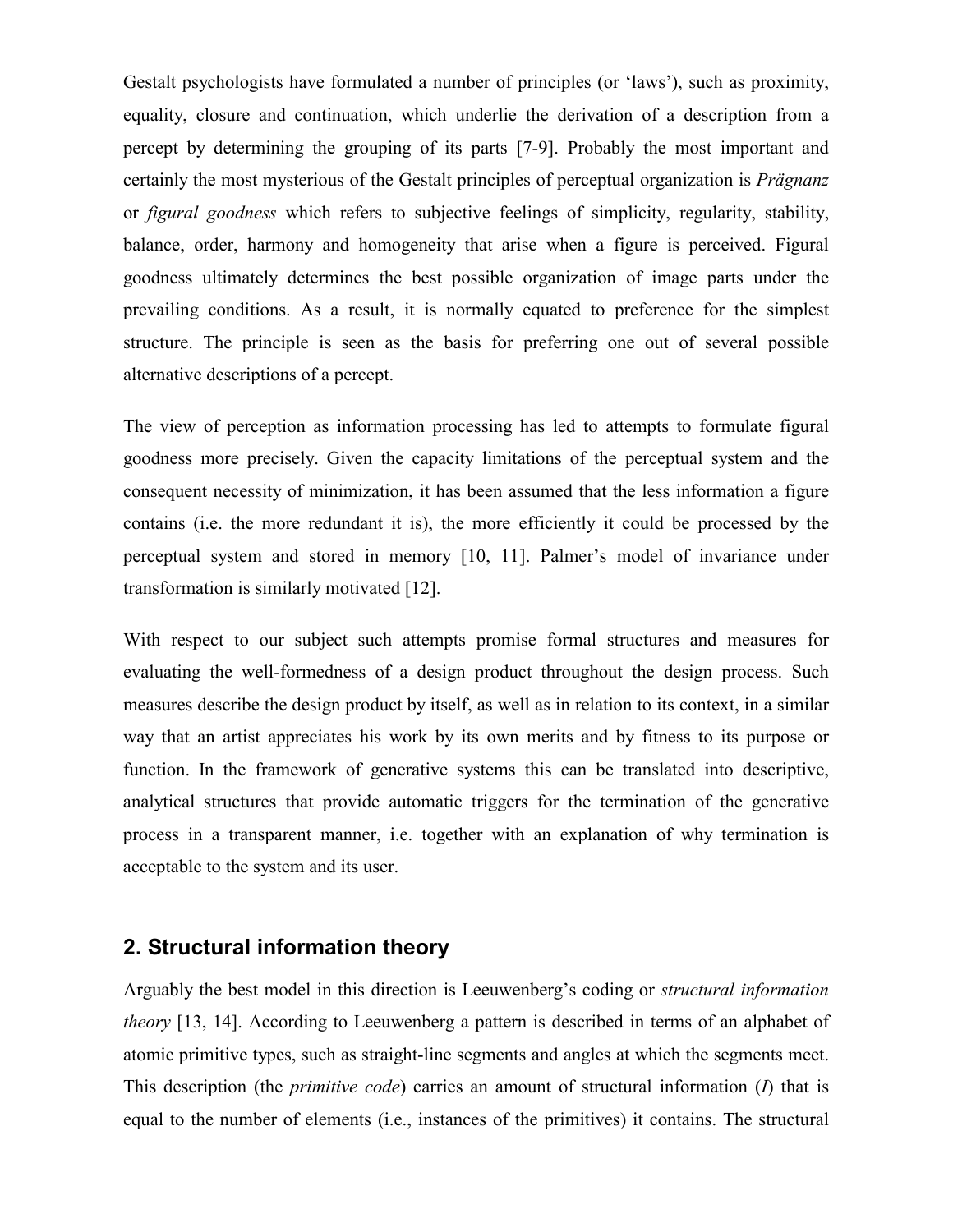information of the primitive code is subsequently minimized by repeatedly and progressively transforming the primitive code on the basis of a limited number of coding operations:

*iteration*, by which the patterns

$$
a \, a \, a \, a \, a \, b \, b \, b \, b \, b \, b \tag{I=12}
$$

$$
a b a b a b a b a b
$$
\n
$$
(I = 12)
$$

become respectively

 $6 * [(a)(b)]$  (*I* = 3)

$$
6 * [(a b)] \tag{I = 3}
$$

*reversal*, denoted by r […]:

$$
a \ b \ c = r \ [c \ b \ a] \tag{I=3}
$$

Reversal allows the description of symmetrical patterns  $( \Sigma )$ :

$$
a\ b\ c\ c\ b\ a = a\ b\ c\ r\ [a\ b\ c] = \sum [a\ b\ c]
$$
 (I = 4)

$$
a b c b a = a b c r [a b] = \sum [a b (c)] \qquad (I = 4)
$$

*distribution*:

$$
a b a c = \langle a \rangle \langle b \rangle \langle c \rangle \tag{I = 3}
$$

• *continuation*  $(\subset \ldots \supset)$ , which halts if another element or an already encoded element is encountered:

$$
a \, a \, a \, a \, a \, a \, a \ldots \, a = \, \subset a \, \supset \qquad (I = 1)
$$

The coding process returns the *end code,* a code whose structural information cannot be further reduced. The structural information (*I*) of a pattern is that of its end code.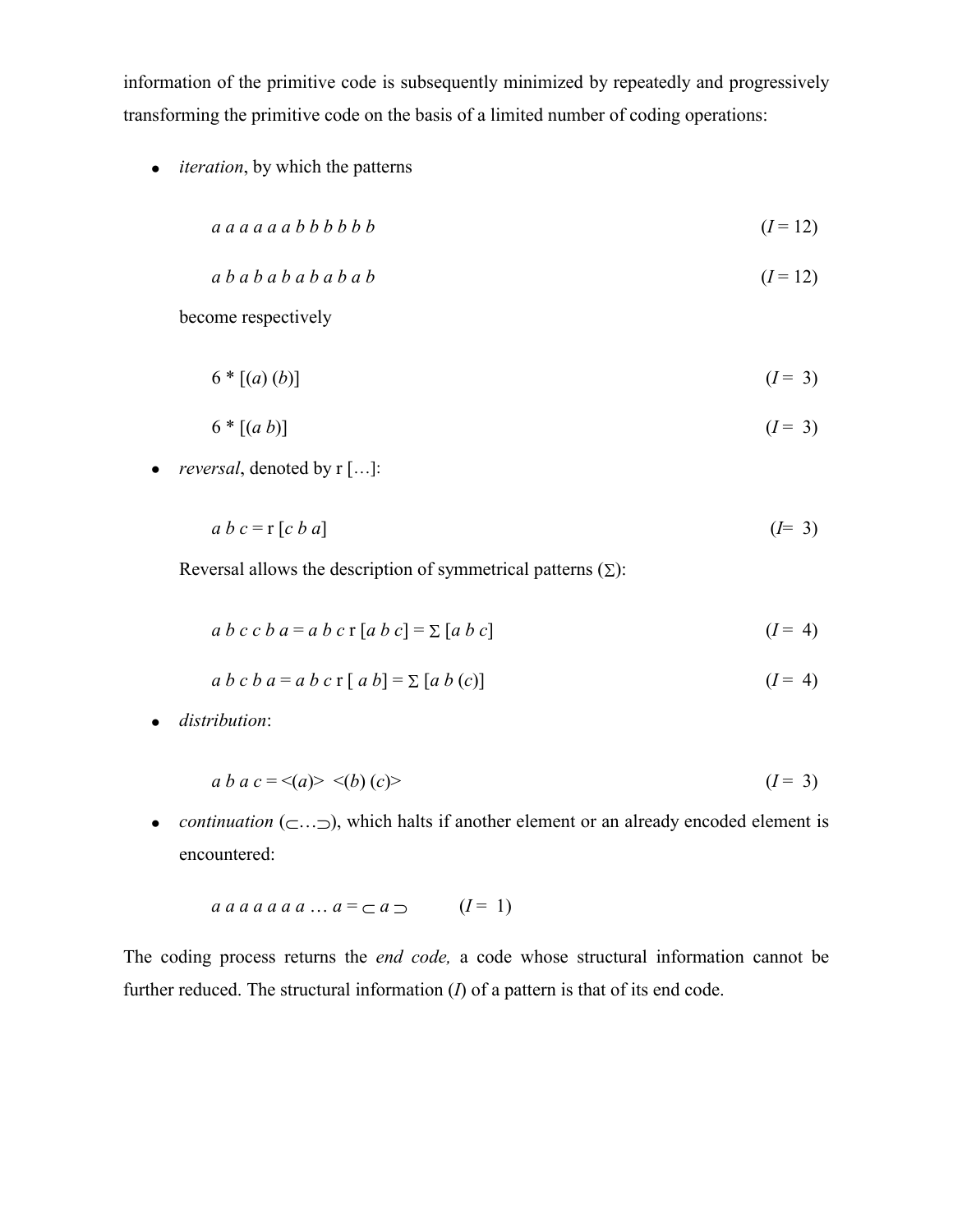

**Figure 1.** Coding of square: *a b a b a b a b* =  $\subset$  *a b*  $\supset$  $(I=2)$ 

The structural information of a pattern is a powerful measure of its figural goodness. By equating a figure's goodness with the parametric complexity of the code required to generate it we can both derive the different descriptions an image affords and choose the one(s) that contain the least information. Especially in situations where two or more descriptions are equally acceptable to the human perceiver, as in the Necker cube illusion, measurement of structural information clearly demonstrates that the preferred descriptions are normally equally compact. This suggest that structural information theory is particularly suited to untangling complex, overlapping or intertwined patterns, i.e. situations which are amenable to evaluations of figural goodness by e.g. invariance under geometric transformations only following an initial analysis which segments and disambiguates the image.

## **3. Well-formedness and structural information in visual designs**

The application of structural information measures to the evaluation of well-formedness in visual designs involves a number of fundamental conceptual problems:

 *Avoidance of aesthetic bias*: The compression rules employed for the derivation of the primitive and end codes may derive from universal perceptual constraints but their strong relationships to formal aesthetic systems and hence to the interpretation of a pattern pose serious questions concerning the structure, production and evaluation of a representation. For example, the ability to compress a code based on reversal and distribution relates to certain types of symmetry. These in turn may or may not be preferred in the context of a specific aesthetic system: Classicism encourages most if not all types of symmetry, while Modernism avoids bilateral symmetry but promotes translational symmetry. This does not suggest different coding systems for each aesthetic context but simply differences in the treatment of the resulting code (i.e.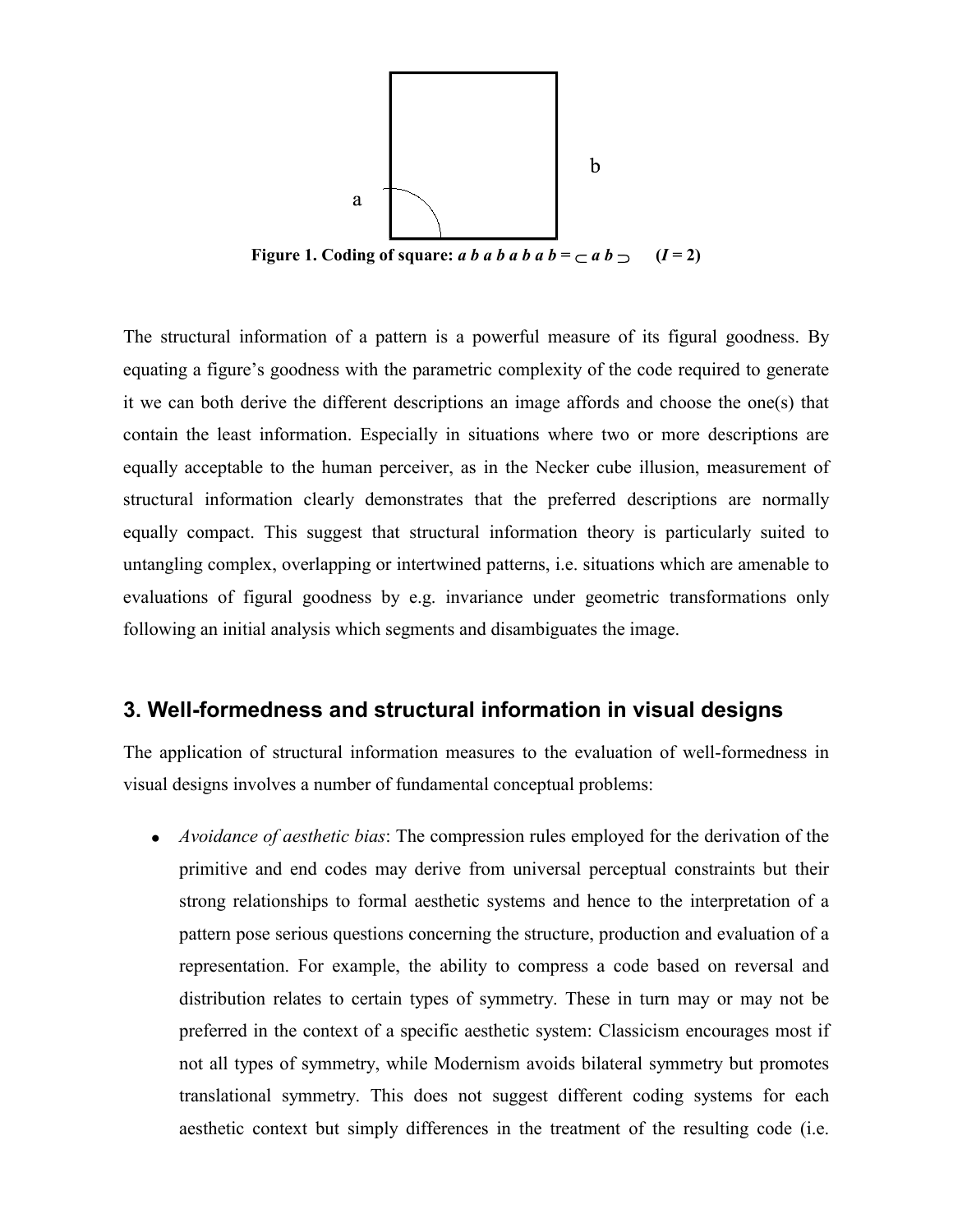different matching priorities) and possibly in the order compression rules are applied. Changes in the order of application make one rule subservient to another in the description of a pattern.

- *Use of meaningful descriptive primitives:* The representation of designs has always been subject to misunderstandings and confusion concerning the description of an entity and the mechanisms employed for the implementation of this description in a given environment. The tentative relationship between geometry and architecture is strongly related to this confusion [15]. Computerization has made the confusion even deeper, partly because of fixation on the technology and partly because similar uncertainties are evident even in the most advanced areas of computer science [16]. In our case, we need to go beyond lines, surfaces and other primitives in computer graphics, i.e. implementation mechanisms. Domain theory and cognitive science [17- 19] provide the means for identifying the components of a design, i.e. the symbols or primitives used by the generative system and its user (as opposed to its computer implementation).
- *Relations to mnemonic aspects*: Domain theory and cognitive science also relate to memory. Mnemonic processes and structures have a profound influence on recognition and representation, especially with respect to the descriptive primitives used in processing information [6]. A colonnade, for example, is normally described as a sequence of columns, even though columns can be complex configurations of basic primitives. This initial compression of these primitives into an objectively identifiable entity (a column) may occur in the way described previously, but obviously precedes the description of the whole scene (the colonnade). Moreover, the plasticity of memory means that the structure and complexity of identifiable complex configurations may change, e.g. through the diversification of a column into Ionic, Doric and Corinthian, or the correlation of a colonnade with a peripteral temple.

Such problems can be resolved within the constraints of concrete design worlds (formal systems) in a way that matches human recognition while attempting an explanation of how recognition works in the specific context [20]. Even though resulting coding schemes are generally restricted to working hypotheses as the formal system becomes progressively explicit, the application of structural information theory compression to a design description results in a consistent, universal description. Such a description can be derived at any given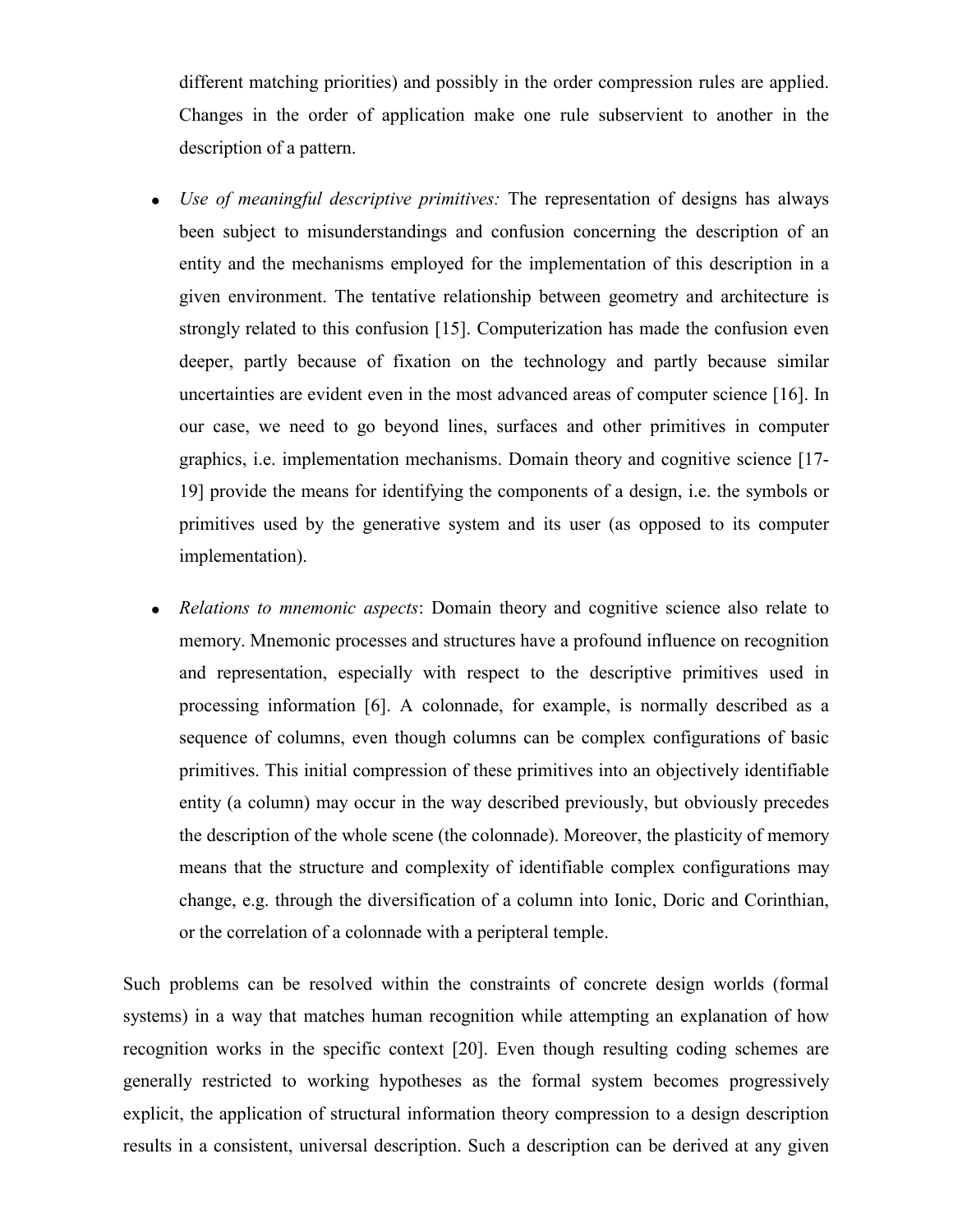state of the generative process, regardless of abstraction or completeness. This means that at any given state the well-formedness of a design can be evaluated with respect to the constraints of the particular design world using information load as the formal criterion. For example, Figure 2 depicts a design at an early state. The design contains a singe primitive (Figure 3) and can therefore be described as:



Figure 2.  $a \quad I=1$ 



**Figure 3. Primitive** *a* **of Figure 2**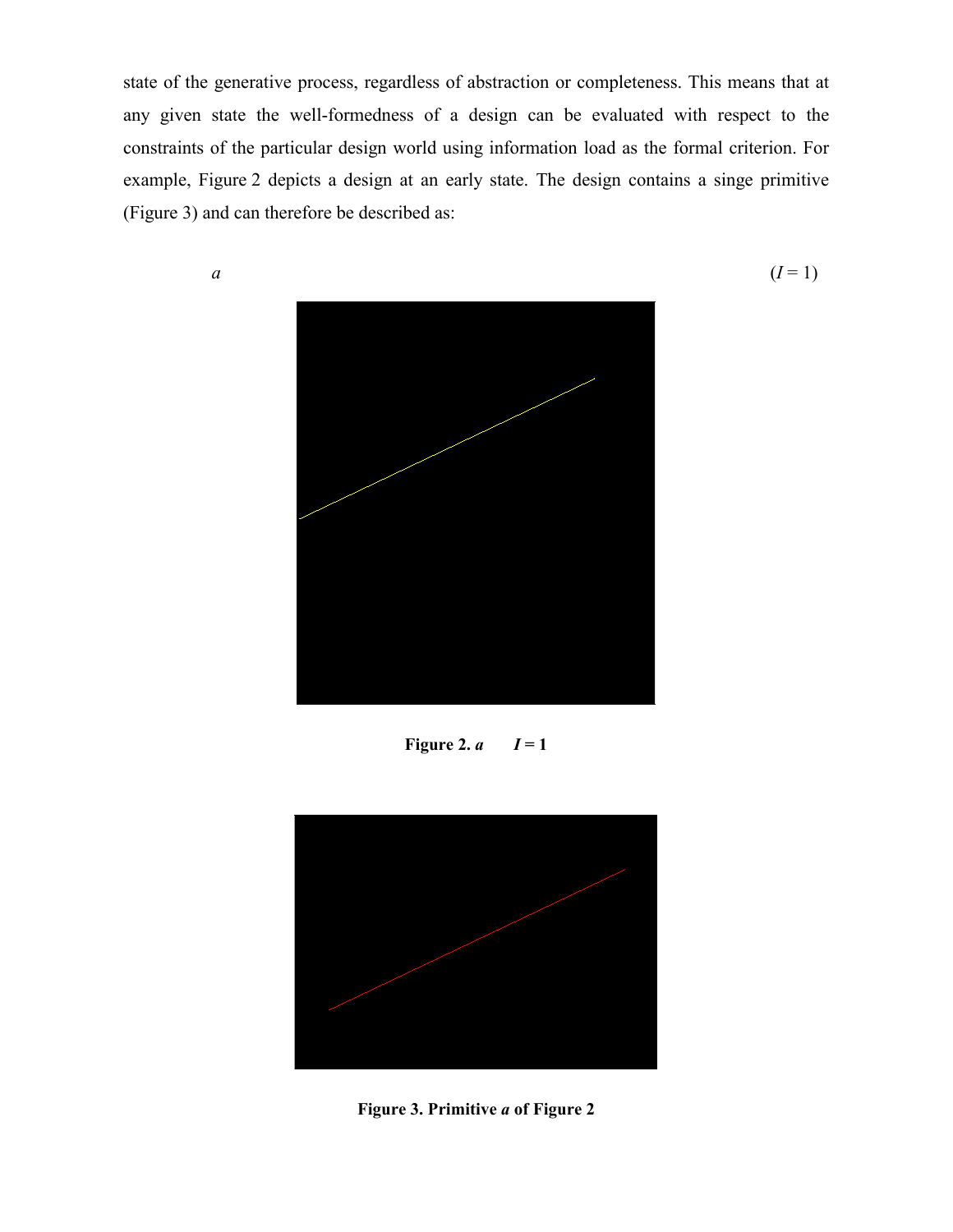The addition of another instance of *a* in the design (Figure 4) poses a question: does the intersection of the two constitute a formal relationship and hen a second primitive? Such intersections often indicate occlusion, i.e. one entity behind another entity. For this reason, it is preferable to ignore it initially as a possibly accidental condition, always bearing in mind that it might recur when spatial relationships in the overall scene are considered. Consequently, the design is described as a couple of disjointed elements:

$$
a \dots a \tag{I=2}
$$



**Figure 4.** *a*  $\ldots$  *a*  $(I = 2)$ 

The addition of yet another instance of *a* in the design (Figure 5) also introduces angle *b* as a new primitive (Figure 6). This angle is an unambiguous relationship between two connected instances of *a.* Consequently, the design is described as two disjointed groups:

$$
a \dots a \ b \ a \tag{I=4}
$$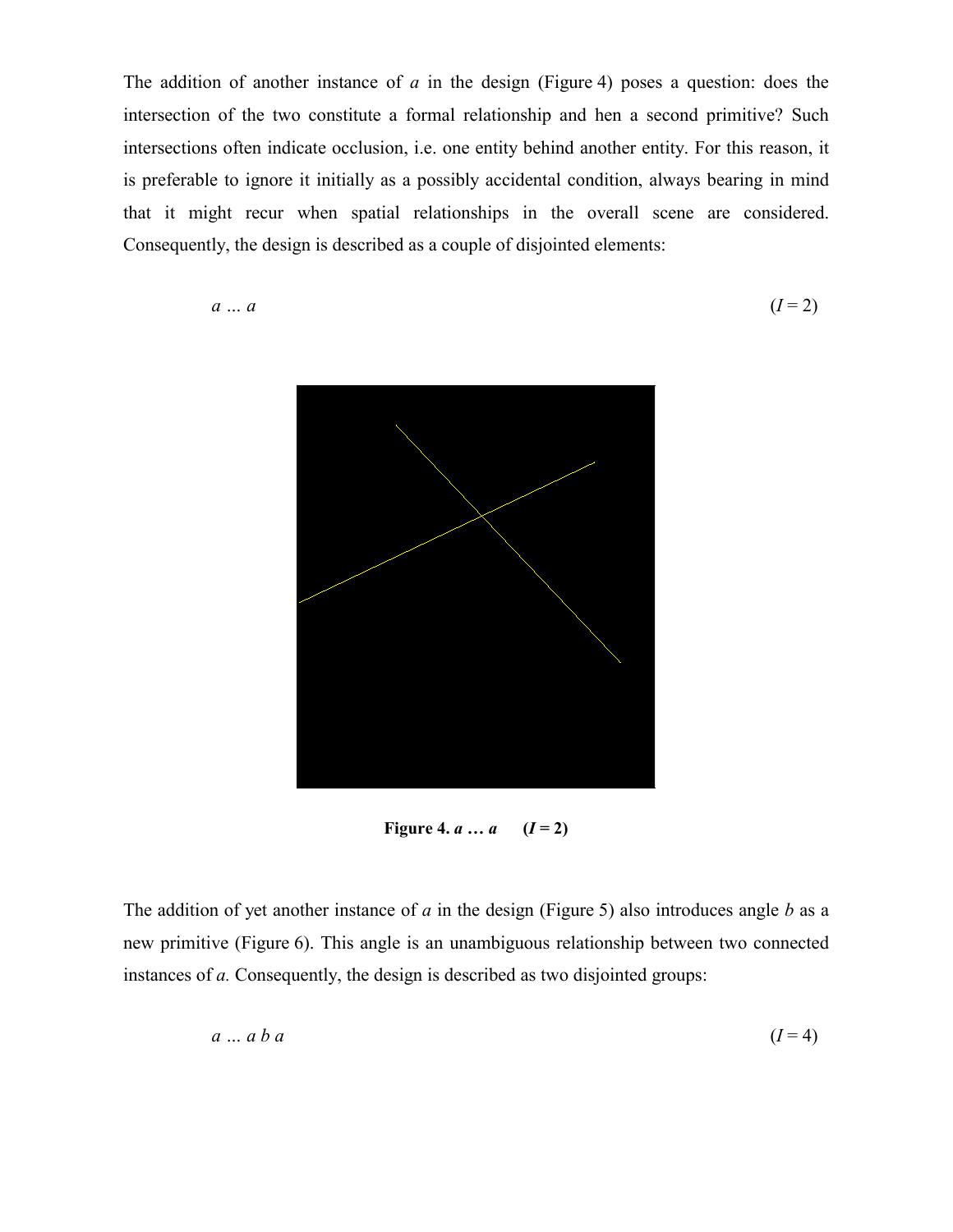

**Figure 5.**  $a \, ... \, a \, b \, a \quad (I = 4)$ 



**Figure 6. Primitive** *b* **of Figure 5**

An interesting change in the end code takes place when yet another instance of *a* and *b* are added to the design (Figure 7). The unification of the two groups by these two elements also reveals repetition and symmetry in the design pattern. Consequently, the design can be described by either of two end codes, which start showing the benefits of compression, as the amount of structural information remains unchanged in the repetitive code: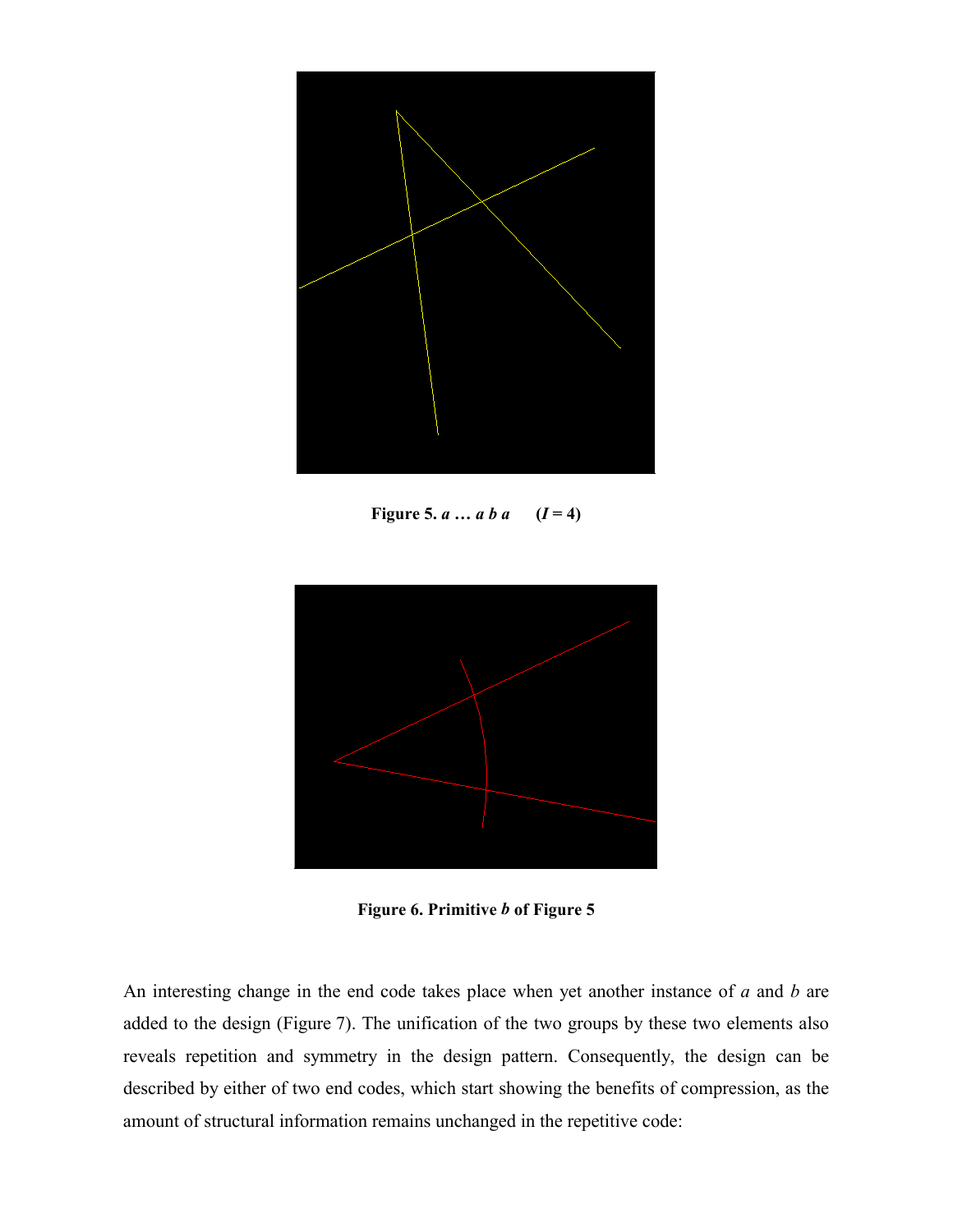$$
a b a b a b a = \sum [a b a (b)] \qquad (I = 5)
$$

$$
a b a b a b a = a 3^* [(a b)] \tag{I=4}
$$



**Figure 7.** *a b a b a b a b*  $a = \sum [a \ b \ a \ (b)]$   $I = 5$ **or**  $a \ 3^*$   $[(a \ b)] \ I = 4$ 

The completion of the design with one more instance of *a* and two of *b* (Figure 8) brings compression even further, as the pattern and its code become continuous, with great benefits in terms of amount of structural information:

$$
a b a b a b a b b = \sub a b \sub
$$
\n
$$
(I=2)
$$

The compactness of the end code corresponds with the ease by which we recognize and remember the pattern. Accordingly, it can be argued that such changes in the amount of structural code form triggers for termination. This holds generally for everyday circumstances, as in making a diagram, a doodle or a simple sketch like Figure 8. The artistic process may rely more on the presence of specific patterns in the code. For example, the symmetric code of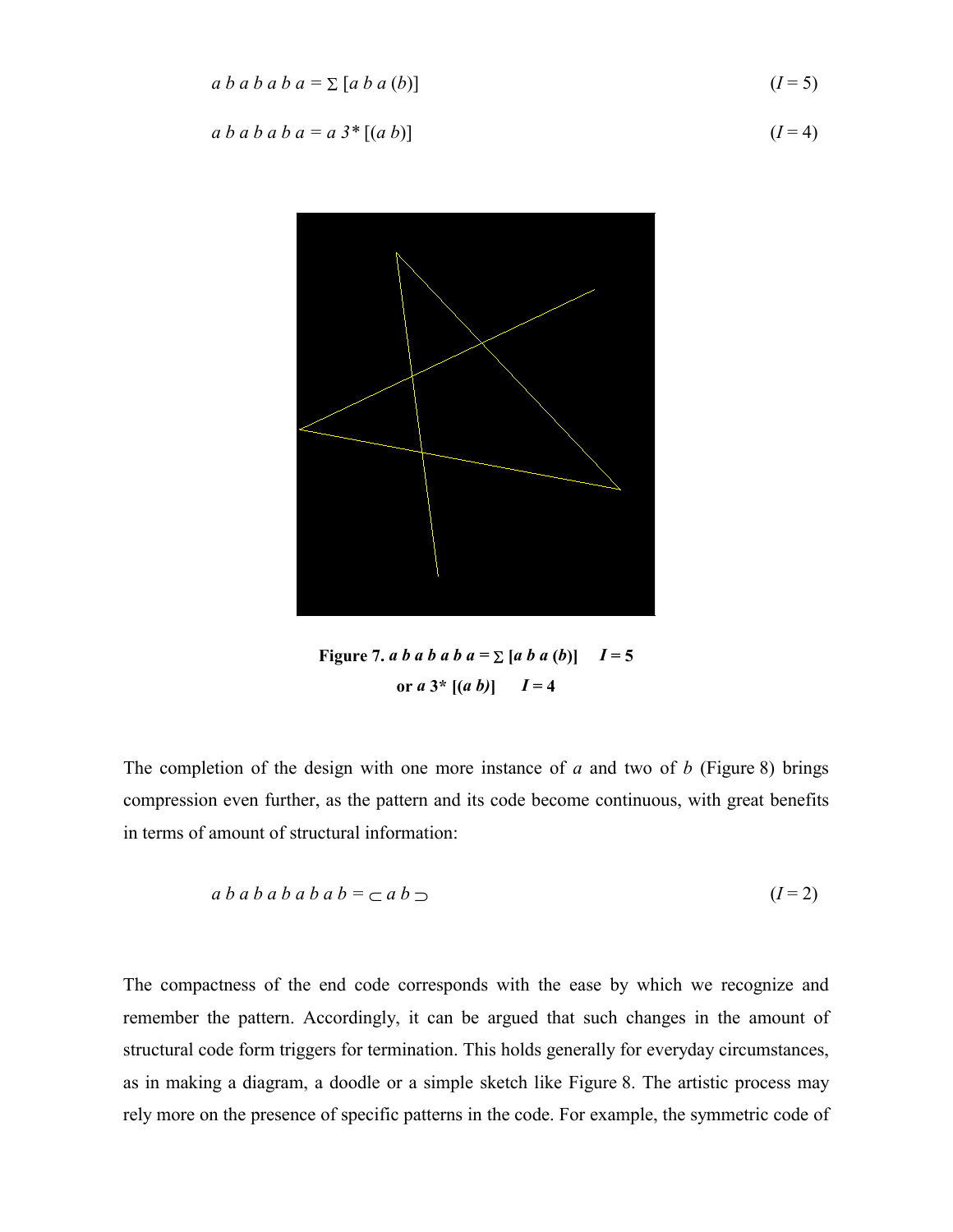Figure 7 is longer than the repetitive one, but may symmetry may be an explicit constraint of the particular design world.



Figure 8. *a b a b a b a b a b*  $a$  *b* =  $\subset$  *a b*  $\supset$  (*I* = 2)

Another consideration is whether striving for the least amount of structural information fits the design world. Figure 8 is obviously superior to Figure 7 in terms of compactness of end code, but the lack of termination and continuity in Figure 7 may bear significant advantages for artistic creativity in certain contexts. Complexity, irregularity and other devices for stimulating curiosity and uncertainty in interpretation or for contradicting established aesthetic views are common to many schools, tendencies and styles.

In conclusion, the application of structural information theory coding and compression provides means for considering the well-formedness of a design in absolute and relative terms, i.e. with respect to universal perceptual aspects, as well as in relation to the specific cultural context of a design. Using such a measure of well-formedness relates directly to informational and descriptive aspects, such as the amount of information, the presence of structures corresponding to design constraints and the global and local articulation of the design with respect to both information amount and structure / constraints. Appreciation of a design at any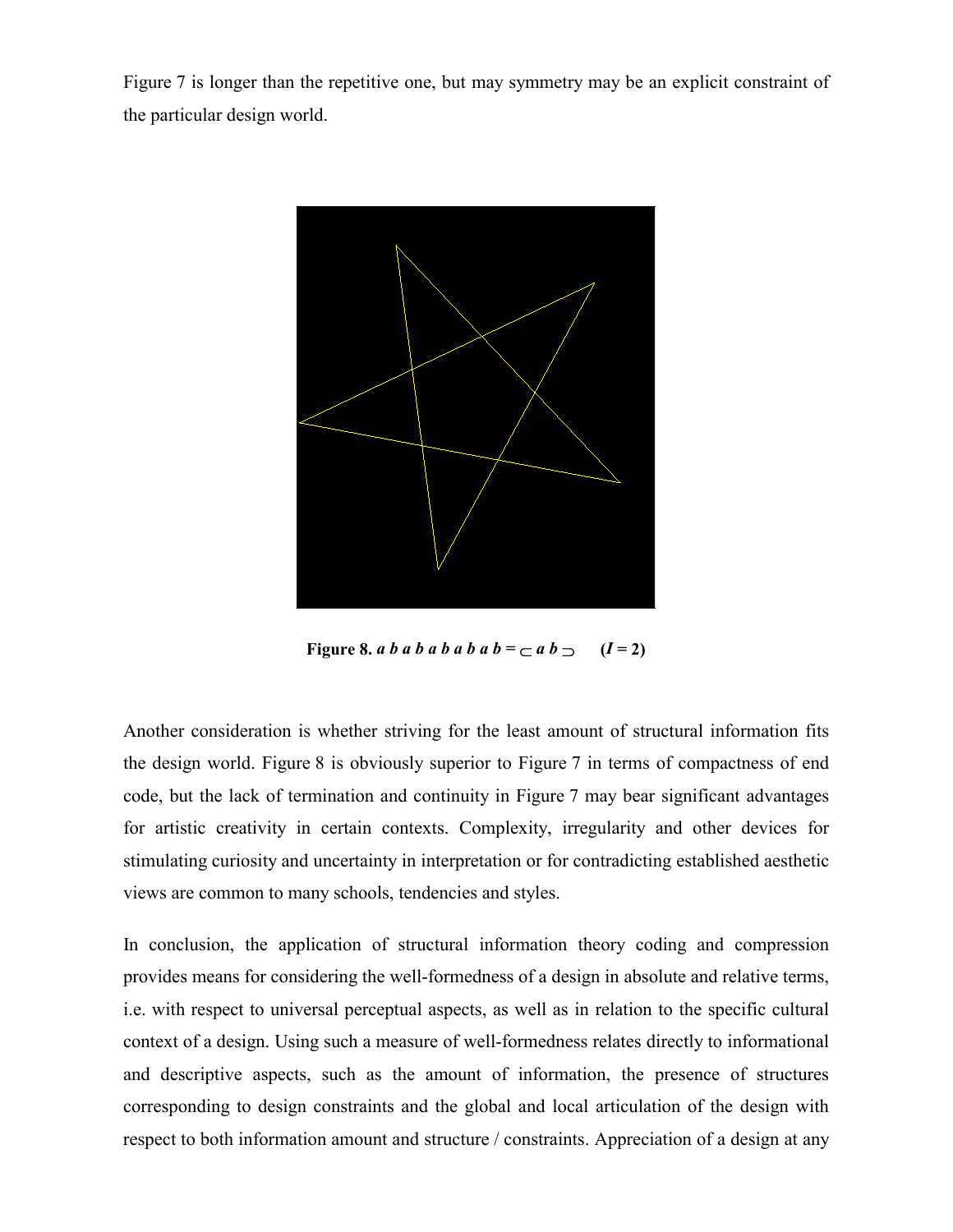state or stage depends on such aspects and their combinations. The transfer of this appreciation to (semi-)automatic design generation means that the design representation contains autonomous mechanisms that react either to single aspects or to combinations of aspects. Activation of these mechanisms implies that the design has reached a level that makes it fit for its formal context and purpose and therefore allows the generative process to terminate with satisfactory results. The prevailing conceptual (as well as applicability) problem is the meaning of such mechanisms and the significance of termination. Resolution of this problem presupposes an explicit representation of each design world, with unambiguous relations to perception and aesthetics. This is a huge task which thankfully can be implemented through the application of the proposed approach in an exploratory, evolutionary manner.

#### **References**

- [1] G. Stiny and J. Gips, *Algorithmic aesthetics. Computer models for criticism and design in the arts.* Berkeley, California: University of California Press, 1978.
- [2] G. Stiny, "Introduction to shape and shape grammars.," *Environment and planning B*, vol. 7, pp. 343-351, 1980.
- [3] J. Gips, *Shape grammars and their uses.* Basel: Birkhäuser, 1975.
- [4] C. Walker, "Digital techniques in architecture.," in *AVOCAAD: Third International Conference.*, K. Nys, T. Provoost, J. Verbeke, and J. Verleye, Eds. Brussels: Hogeschool voor Wetenschap en Kunst, Departement Architecture Sint-Lucas, 2001.
- [5] B. Kolarevic, "Designing and manufacturing architecture in the digital age.," in *Architectural information management.*, H. Penttilä, Ed. Espoo: eCAADe & Helsinki University of Technology, 2001.
- [6] R. Scha and R. Bod, "Computationele esthetica.," *Informatie en Informatiebeleid*, vol. 11, pp. 54-63, 1993.
- [7] W. Köhler, *Gestalt psychology.* New York: Liveright, 1929.
- [8] K. Koffka, *Principles of Gestalt psychology.* New York: Harcourt Brace, 1935.